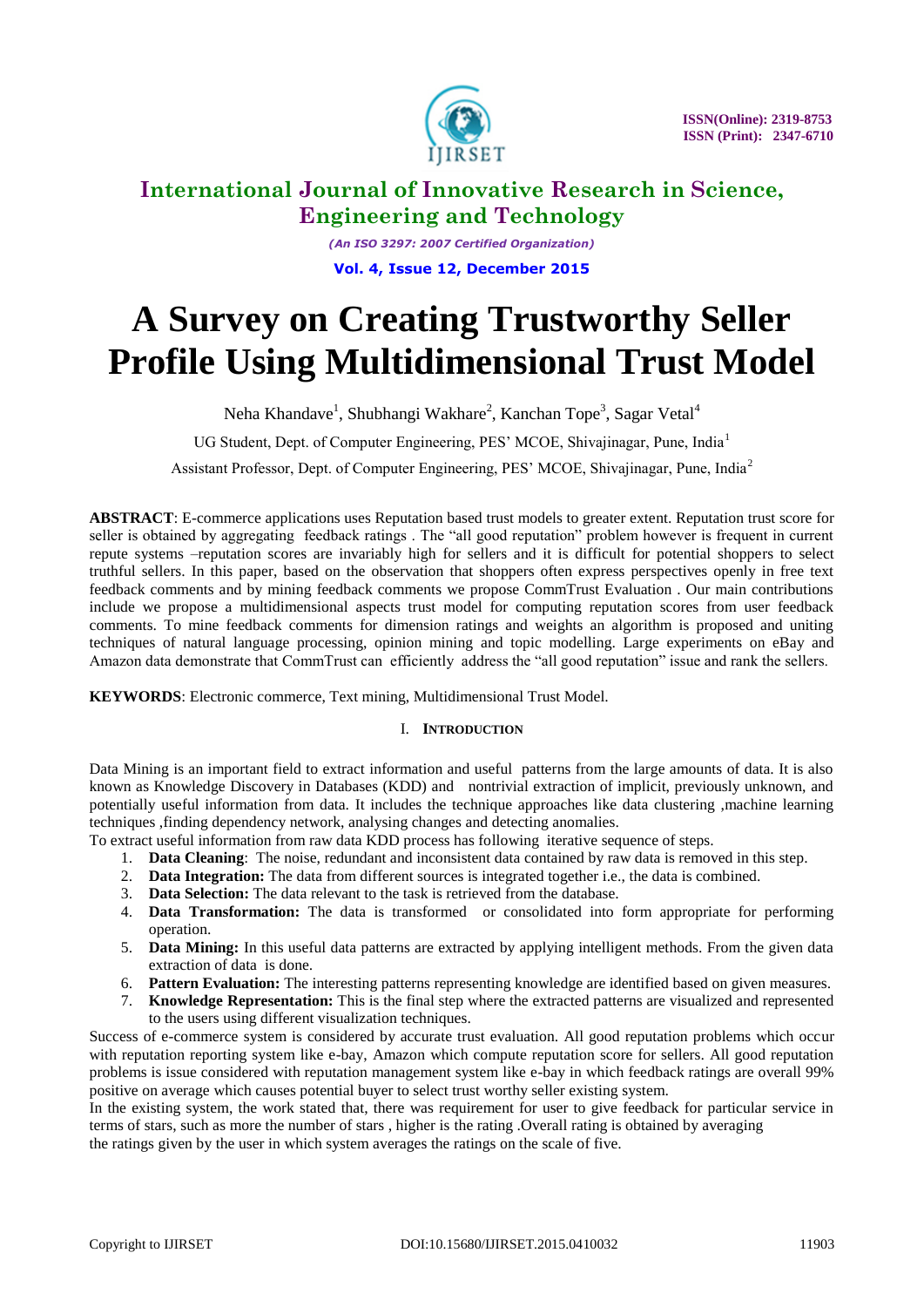

*(An ISO 3297: 2007 Certified Organization)*

### **Vol. 4, Issue 12, December 2015**

### II. **RELATED WORK**

In our proposed system, we provide the option for user to give the feedback and rating we consider comments also not only stars. In this way, we are giving more flexibility to the users, and also it is more easy for anyone to describe their experience through words than stars. These comments are mined and converted into ratings . For analyzing the specific meaning of comments we tokenized them into individual words. Then these tokenized words are compared with our database for key words like "good", "excellent", " bad", "mediocre" etc. and also with our database for key words like- "shipping" , "delivery", "product", "quality" etc. Then based on the keyword match and decide what will be the rating. For example the keyword "excellent" has higher rating than the keyword "good", and the keyword "worse" has lower rating than "bad". After combining the ratings of all the keywords and phrases in the comment, an appropriate rating will be arrived at. This proposed system is another way of arriving at an overall rating.

### **Techniques and Approaches**

### I. **Computational trust evaluation:**

The e-bay reputation system is well documented using strong positive rating bias[1]. In e-commerce application the buyers and sellers are referred to as individuals .The term like peers and agents are used to refer to individual. To rise good behaviours and ensure security and reliability of open system is used to developed reputation based trust models[1][3].

### II. **Feedback comment analyses:**

In [6] discussed on sentiment classification of feedback comment analysis. It is demonstrated that analysing the noisy feedback is challenging problem .Missing Aspect comments are deemed negative and to classify comments into positive or negative model is used which is built from aspect rating [6]. Summarising technique for feedback comment is used to filter thoughtful comments which not provide real feedback [7].

### III. **Aspect opinion extraction and summarisation:**

In aspect opinion extraction [6] and summarisation our work is related to opinion mining or sentiment analysis on free text document[10].Opinion mining on frequent noun and noun phrases are considered as product reviews. Then work group into cluster using sentiment analysis[10].Here all our work is based on lexical knowledge.

### IV. **LDA algorithm :**

It is based on dependency relation analysis and LDA topic modelling technique to cluster the aspect into aggregated dimensions. Therefore, the Lexical-LDA algorithm to cluster aspect expressions into semantically coherent categories, which we call dimensions. Different from the conventional topic modelling approach, which takes the input taken is the document by term matrix Where as the Outputis semantic clusters.

### V. **NLP Tool:**

It is a mathematical tool used to analyze different languages like English, Chinese Which parse a sentence into meaningful words, categorize into required categories to analyze data for business requirements.

### VI. **Dependency Relation Analysis ,Lexicon Based opinion mining :**

These are used for extract the aspects and identify opinion orientation.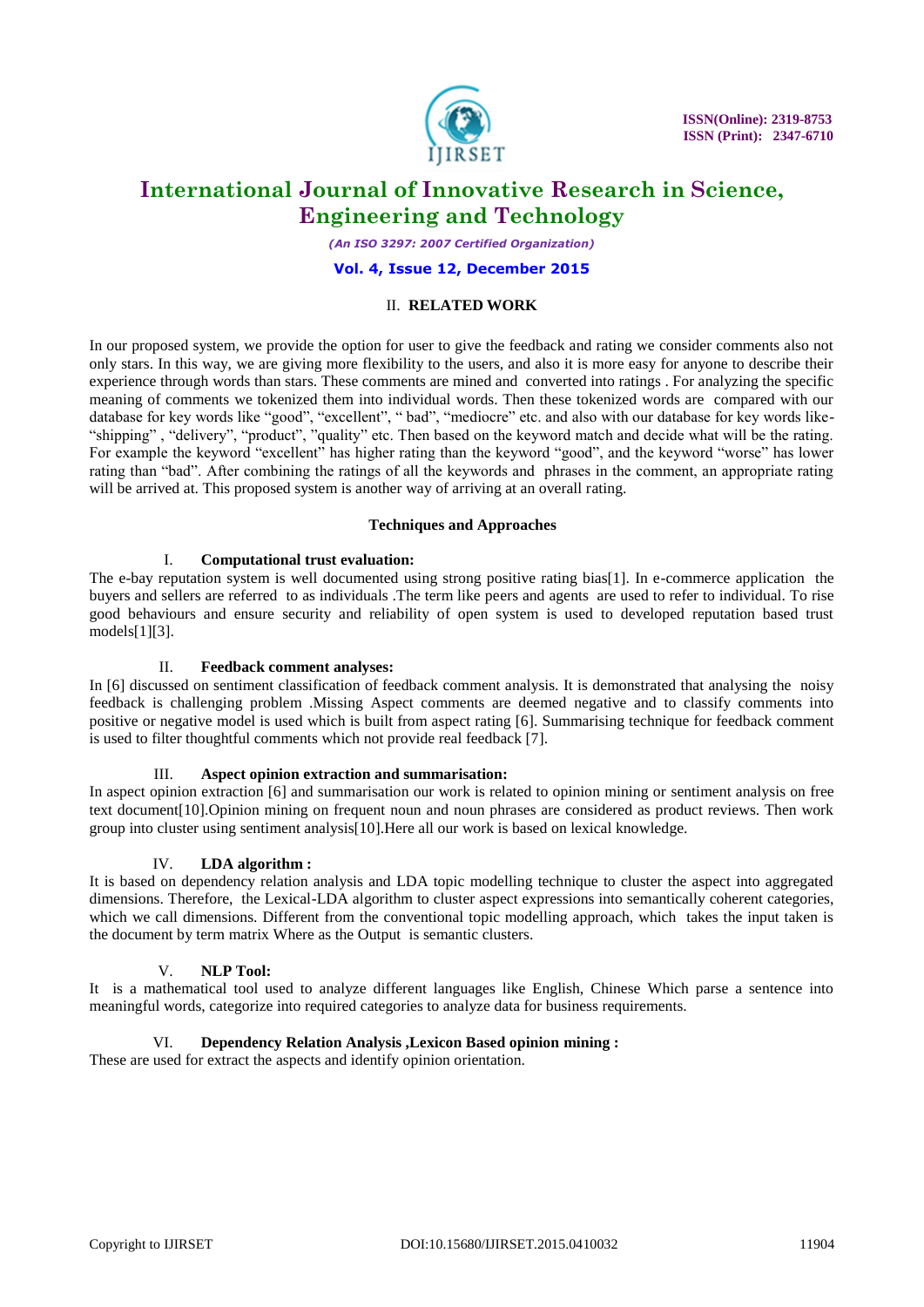

*(An ISO 3297: 2007 Certified Organization)*

**Vol. 4, Issue 12, December 2015**

### **Architecture**



Fig1.Reputation analyser framework

### I. **Feedback comments** :

Seller inspect feedback comments first of all in this process.

### II. **Mining for Dimension Rating** :

Then classification of sentiments on feedback comments is done. After analysing ,aspect rating models are built to classify the comments in positive and negative rating. After broken the statements into meaningful phrases dimensions are extracted and then dimensions are mined so that rating can be given which result in trust evaluation step.

### III. **Trust Evaluation** :

To extract meaning and ratings are given to the product for particular dimension which help in getting overall rating .

### IV. **Computing Dimension Weights** :

Adding the weights of different dimensions and aspects to obtain overall rating for comments.

### V. **Overall Trust Evaluation** :

Overall trust is evaluated to calculate trust coefficient of seller.

### VI. **Seller Trust Profile**: Seller trust profile is created .

### III. **CONCLUSION**

For computation of dimension trust scores and dimension weights automatically via extracting aspect opinion expressions from feedback comments and clustering them into dimensions we have proposed an algorithm. We have established approach that prove the novel application of combining natural language processing with opinion mining and summarisation techniques in trust evaluation for e-commerce applications.

### **REFERENCES**

[1] P. Resnick, K. Kuwabara, R. Zeckhauser, and E. Friedman, "Reputation Systems: Facilitating Trust in Internet Interactions," Communications of the ACM, vol. 43, pp. 45–48, 2000.